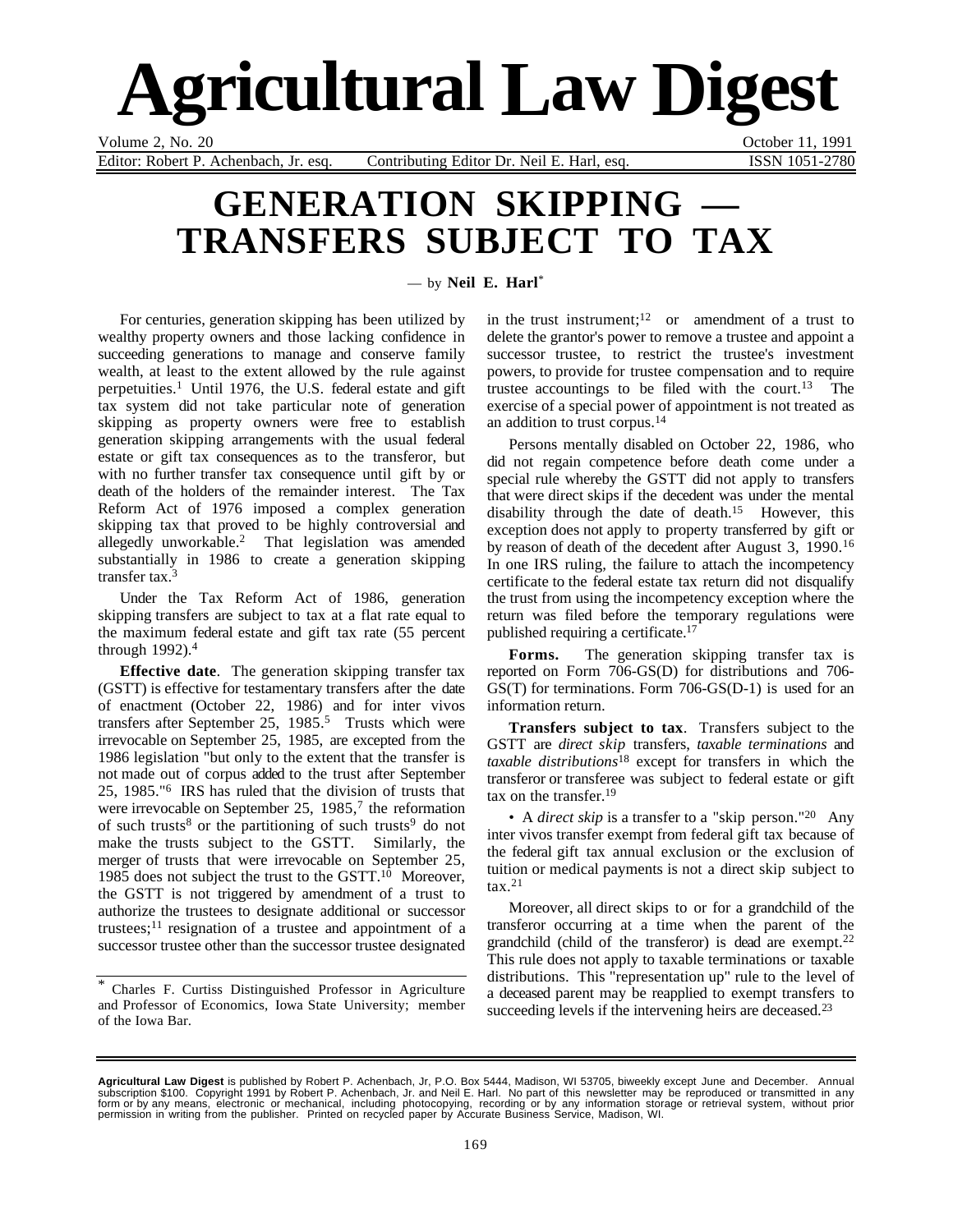A "skip person" is an individual at least two generations after the transferor of the property transferred or a trust in which all beneficiaries are two generations after the grantor of the trust.<sup>24</sup> For a transfer of a life estate to a skip person with the remainder interest to a non-skip person, IRS has ruled that the entire value of the property was subject to the GSTT.<sup>25</sup> In that ruling, property passed to a "friend" 40 years younger than the decedent (a skip person) with a remainder interest to a daughter, a non skip person.26 This ruling illustrates the importance of careful consideration of all transfers for potential GSTT liability.

• A *taxable termination* is a transfer of an interest in trust to a skip person<sup>27</sup> unless immediately after the termination a non-skip person has an interest in the property or at no time after the termination may a distribution be made to a skip person.<sup>28</sup> For example, in a trust providing that income be paid to a child for life, remainder to a grandchild, the child's death results in a taxable termination.

• A *taxable distribution* is a distribution from trust to a skip person.29 For example, in a trust with a sprinkling

#### **FOOTNOTES**

- <sup>1</sup> See generally 5 Harl, **Agricultural Law** § 44.08 (Supp. 1991).
- <sup>2</sup> Pub.L. 94-455, enacting I.R.C. §§ 2601-2621.
- <sup>3</sup> Tax Reform Act of 1986, Pub.L. 99-514, amending and enacting I.R.C. §§ 2601-2662.
- <sup>4</sup> TRA 1986, Sec. 1431(a), 100 Stat. 2717 (1986), amending I.R.C. § 2641.
- <sup>5</sup> TRA 1986, Sec. 1433(a),(b)(1), 100 Stat. 2731 (1986). See Temp. Treas. Reg. § 26.2601-1. See Ltr. Rul. 8725022, March 20, 1987 (transfers from decedent's estate to children of decedent's heirs not subject to generation skipping transfer tax where decedent died before October 22, 1986 and heirs effectively disclaimed interest after October 22, 1986). See Rev. Proc. 87-7, 1987-1 C.B. 542 (allows ruling requests involving generation skipping transfer tax pending adoption of temporary or final regulations).
- <sup>6</sup> TRA 1986, Sec. 1433(b)(2)(A).
- <sup>7</sup> E.g., Ltr. Rul. 8726016, March 25, 1987 (separate trusts subject to same provisions as original trusts); Ltr. Rul. 8951068, no date given (original trust contained express authority to establish additional trusts).
- <sup>8</sup> *E.g*., Ltr. Rul. 9005019, Nov. 3, 1989.
- <sup>9</sup> E.g., Ltr. Rul. 9020017, Feb. 16, 1990 (partitioning by state court order); Ltr. Rul. 9033016, May 18, 1990 (partitioned shares not changed in timing, quality or value from original trust). See Ltr. Rul. 9122027, Feb. 28, 1991 (partitioning of trust did not constitute substantive change).
- <sup>10</sup> Ltr. Rul. 9023007, Feb. 28, 1990 (interests of beneficiaries left unchanged). See Ltr. Rul. 9124018, March 14, 1991 (merger of trusts not addition to corpus for GSTT purposes where post-1985 trust had inclusion ratio of zero.

power from which income or principal can be paid to children or grandchildren, any distribution to a grandchild is a taxable distribution.

**Assigning individuals to generations**. Individuals who are descendants of the grandparents of either the transferor or a spouse of the transferor are assigned to generations on the basis of their place in the family tree.<sup>30</sup> Any spouse or a former spouse of the transferor or of any individual on the family tree is assigned to the generation of the family member to whom the person is married.<sup>31</sup>

Unrelated persons and those more remotely related are assigned to generations by date of birth —

• Anyone not more than 12-1/2 years younger than the transferor is assigned to the transferor's generation.

• A person whose birth date is between 12-1/2 and 37- 1/2 years after the transferor's is assigned to the first generation below the transferor, and

• Subsequent generations are assigned by additional 25 year intervals.32

<sup>11</sup> Ltr. Rul. 9028015, April 4, 1990.

- <sup>12</sup> Ltr. Rul. 9102029, Oct. 15, 1990.
- <sup>13</sup> Ltr. Rul. 9106014, Nov. 8, 1990.
- <sup>14</sup> Ltr. Rul. 9040046, July 10, 1990 (testamentary exercise). See Ltr. Rul. 9114037, no date given; Ltr. Rul. 9125042, March 28, 1981. See Ltr. Rul. 9125018, March 22, 1991 (release reduced general power to special power of appointment); Ltr. Rul. 9137013, June 13, 1991, discussed p. 174 infra.
- <sup>15</sup> TRA 1986, Sec. 1433(b)(1)(C).
- <sup>16</sup> I.R.C.  $\frac{8}{9}$  2642(c)(2), amended by Revenue Reconciliation Act of 1990, Sec. 11703(c). See Ltr. Rul. 8821026, Feb. 25, 1988 (taxpayer's testamentary trusts not subject to GSTT where taxpayer became incompetent prior to October 22, 1986, and unable to change trust provision); Ltr. Rul. 9019044, Feb. 12, 1990 (decedent had retained general power of appointment over property and, pursuant to decedent's will, property subject to power to be divided into six trusts for nieces and nephews; GSTT did not apply); Ltr. Rul. 9034057, May 30, 1990 (property passing as result of spouse's disclaimer not treated as generation skipping transfer where decedent mentally incompetent); Ltr. Rul. 9111011, Dec. 12, 1990 (disclaimer by nieces and nephews resulting in property passing to their issue did not preclude exception from applying).
- $17$  Ltr. Rul. 9115053, no date given.
- <sup>18</sup> TRA 1986, Sec. 1431(a), 100 Stat. 2717 (1986), amending I.R.C. § 2611(a).
- $19$  I.R.C. § 2611(b).
- $20$  I.R.C. § 2612(c).
- <sup>21</sup> See I.R.C. §§ 2612(c)(1), 2642(c)(1).
- <sup>22</sup> I.R.C. § 2612(d)(2). See Ltr. Rul. 9040046, July 10, 1990; Ltr. Rul. 9047028, Aug. 27, 1990.